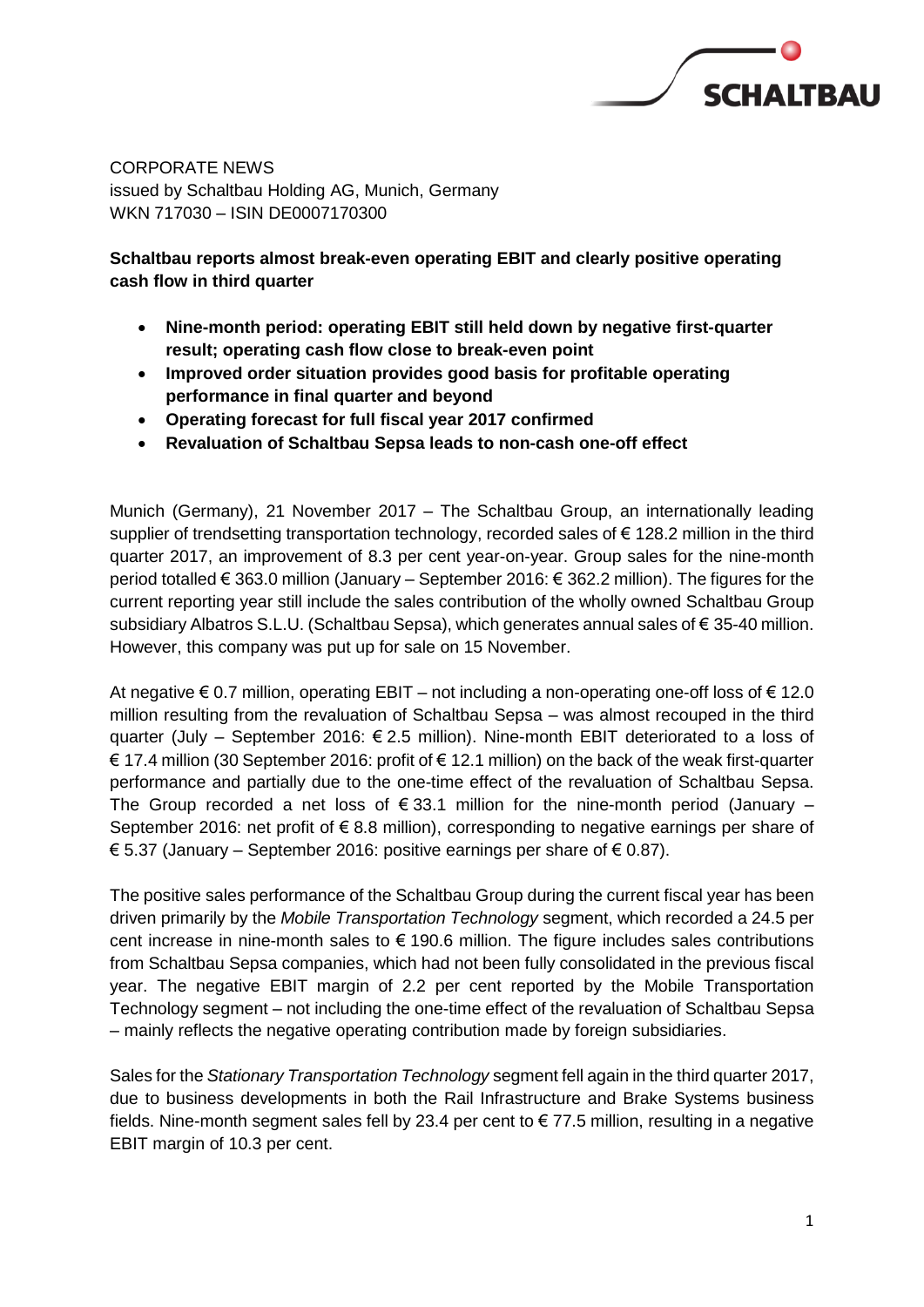

At € 95.8 million, sales in the *Components* segment were 12.1 per cent lower than in the first nine months of the previous year, reflecting various factors, including project delays in Italy and changed demand patterns on the rolling stock market in China. Segment sales rose sharply again, however, in the third quarter. The nine-month EBIT margin of 16.6 per cent was in line with the previous year's excellent performance (16.5 per cent).

At € 6.8 million, operating cash flow was highly positive in the third quarter 2017 and almost break-even for the nine-month period (negative  $\epsilon$  1.0 million). The management team dealt with challenges arising in connection with liquidity primarily by optimising working capital levels.

For the final quarter of the current fiscal year, the Schaltbau Group forecasts highly positive sales and earnings effects, driven partially by the completion of major projects, and therefore confirms its operating guidance for the full fiscal year 2017. Accordingly, based on the current structure, Group sales for 2017 are forecast to come in at the lower end of the guidance range between € 520 million and € 540 million. Furthermore, the Schaltbau Group forecasts an operating profit of at least  $\epsilon$  2 million for the full year. The guidance for operating performance does not include the non-operating one-time losses stemming from the revaluation of Schaltbau Sepsa totalling around € 28 million, of which € 12 million was recognised in the third quarter.

"The recently emerging positive developments in some parts of our business make my colleagues and myself highly optimistic about the sustainable operating potential of the Schaltbau Group. However, in view of the restructuring measures required by the Group, we are still faced with considerable challenges that need to be tackled," stated Dr Bertram Stausberg, Spokesperson of the Executive Board of Schaltbau Holding AG.

In the Mobile Transportation Technology segment, these challenges include the inadequate productivity in processing orders within Germany. By contrast, the segment's order situation remains positive. In the Stationary Transportation Technology segment, the order situation has recently become somewhat more stable, albeit below the level seen one year earlier. In the Components segment, sales are brisk and business performance has exceeded expectations.

"Based on the detailed analysis of the Schaltbau Group's activities that we have performed in recent weeks, we will compile a roadmap for repositioning and strengthening our business. The sale of Sepsa is a key component in this strategy. During the next few months, in our capacity as Executive Board, we will successively work through the measures required to restructure operations and achieve financial security. With this strategy, we are confident of being able to get the Group back on track for success," said Dr Stausberg in conclusion.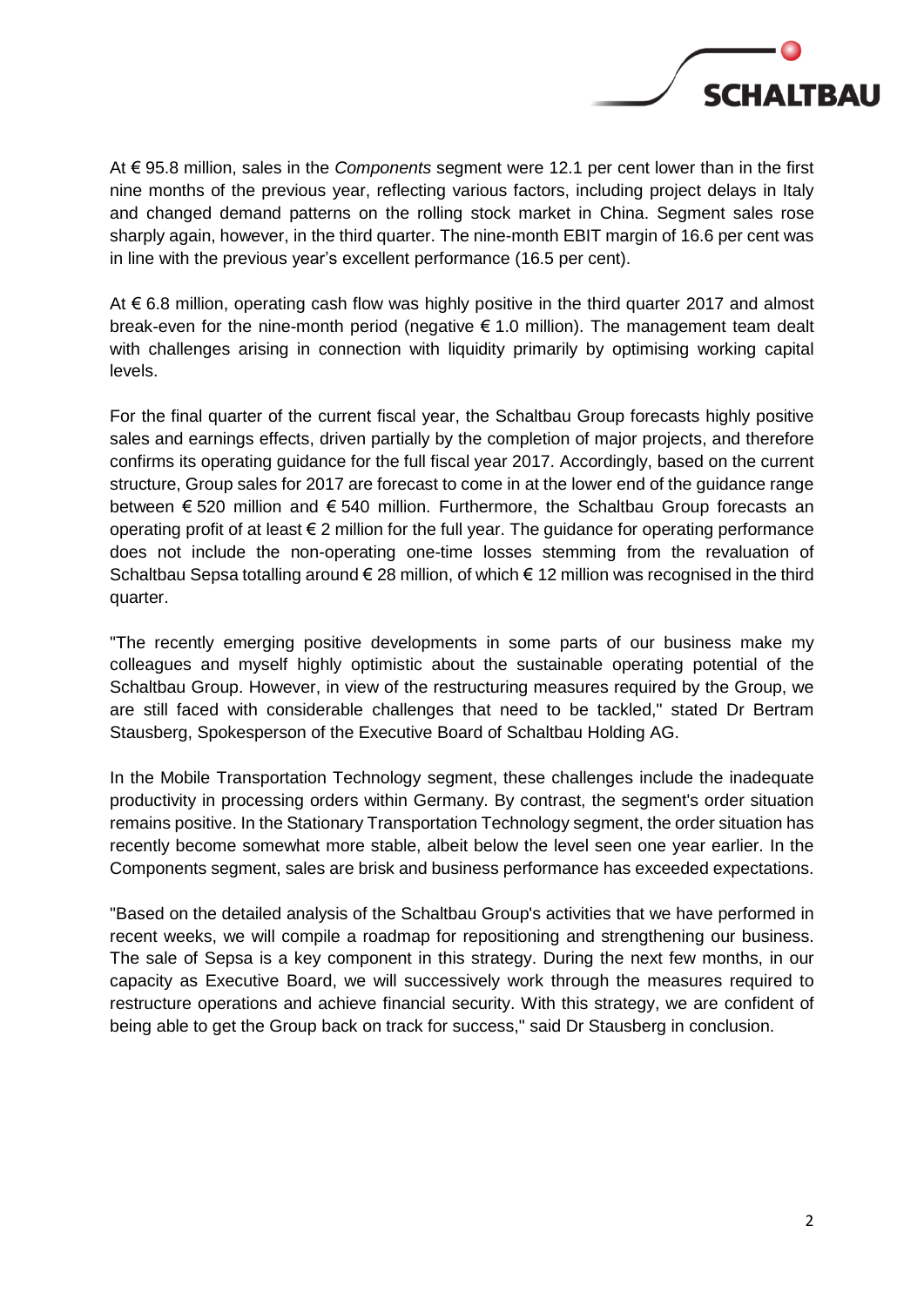

With annual sales of over € 500 million and around 3,370 employees, the Schaltbau Group is a leading supplier of components and systems in the field of transportation technology and the capital goods industry. The companies of the Schaltbau Group supply complete level crossing systems, train formation and signal technology, door and boarding systems for buses, trains and commercial vehicles, sanitary systems and interior fittings for railway vehicles, industrial brakes for container cranes and wind turbines and also high- and low-voltage components for rolling stock as well as for other fields of application. Its innovative and future-oriented products make Schaltbau a key industrial business partner, particularly in the field of transportation technology.

Contact:

Christian Schunck Head of IR Schaltbau Holding AG Hollerithstraße 5 81829 Munich Germany Tel: +49 89 – 93005 209 Fax: +49 89 – 93005 318 [schunck@schaltbau.de](mailto:schunck@schaltbau.de) [www.schaltbau.com](http://www.schaltbau.com/)

DISCLAIMER

This corporate news contains statements regarding future developments based on information currently available to us. As a result of risks and uncertainties, actual outcomes could differ from the forward-looking statements made.

Schaltbau Holding AG does not intend to update these forward-looking statements.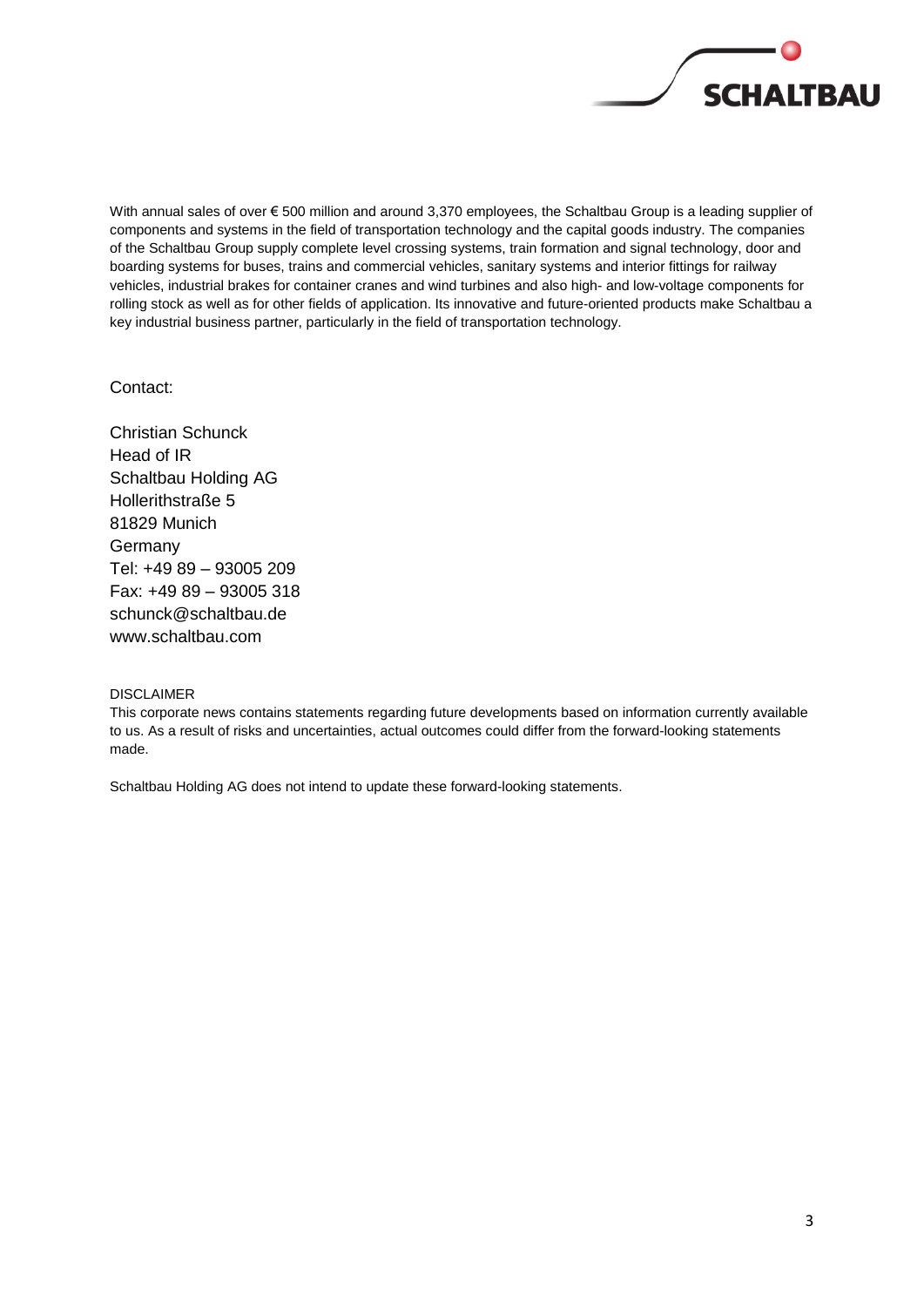

### **Consolidated Income Statement of Schaltbau Holding AG, Munich for the period 1 January to 30 September 2017**

|                                                                                            | 2017      | 2016     |  |
|--------------------------------------------------------------------------------------------|-----------|----------|--|
|                                                                                            | € 000     | € 000    |  |
| <b>Sales</b>                                                                               | 362,981   | 362,171  |  |
| Change in inventories                                                                      |           |          |  |
| of finished goods and work in progress                                                     | 13,476    | 6,412    |  |
| Own work capitalised                                                                       | 4,430     | 2,810    |  |
| <b>Total output</b>                                                                        | 380,887   | 371,393  |  |
| Other operating income                                                                     | 8,036     | 4,642    |  |
| Cost of materials                                                                          | 194,966   | 186,353  |  |
| Personnel expense                                                                          | 139,340   | 125,239  |  |
| Depreciation and amortisation                                                              | 26,115    | 11,470   |  |
| Other operating expenses                                                                   | 45,852    | 40,829   |  |
| Loss/profit from operating activities (EBIT)                                               | $-17,350$ | 12,144   |  |
| a) Result from at-equity accounted investments                                             | 4         | $-3,592$ |  |
| b) Sundry other result from investments                                                    | $-325$    | 7,326    |  |
| <b>Results from investments</b>                                                            | $-321$    | 3,734    |  |
| a) Interest income                                                                         | 451       | 893      |  |
| b) Interest expense                                                                        | 8,794     | 4,467    |  |
| c) Other financial result                                                                  | $-13$     | 0        |  |
| <b>Financial result</b>                                                                    | $-8,356$  | $-3,574$ |  |
| Loss/profit before tax                                                                     | $-26,027$ | 12,304   |  |
| Income taxes                                                                               | 7,053     | 3,551    |  |
| Group net loss/profit for the period                                                       | $-33,080$ | 8,753    |  |
| Allocation of net loss/profit for the period                                               |           |          |  |
| attributable to minority shareholders<br>attributable to shareholders of Schaltbau Holding | 1,207     | 3,490    |  |
| AG                                                                                         | $-34,287$ | 5,263    |  |
| Group net loss/profit for the period                                                       | $-33,080$ | 8,753    |  |
| Earnings per share - undiluted:                                                            | € $-5.37$ | € 0.87   |  |
| Earnings per share - diluted:                                                              | € -5.37   | € 0.87   |  |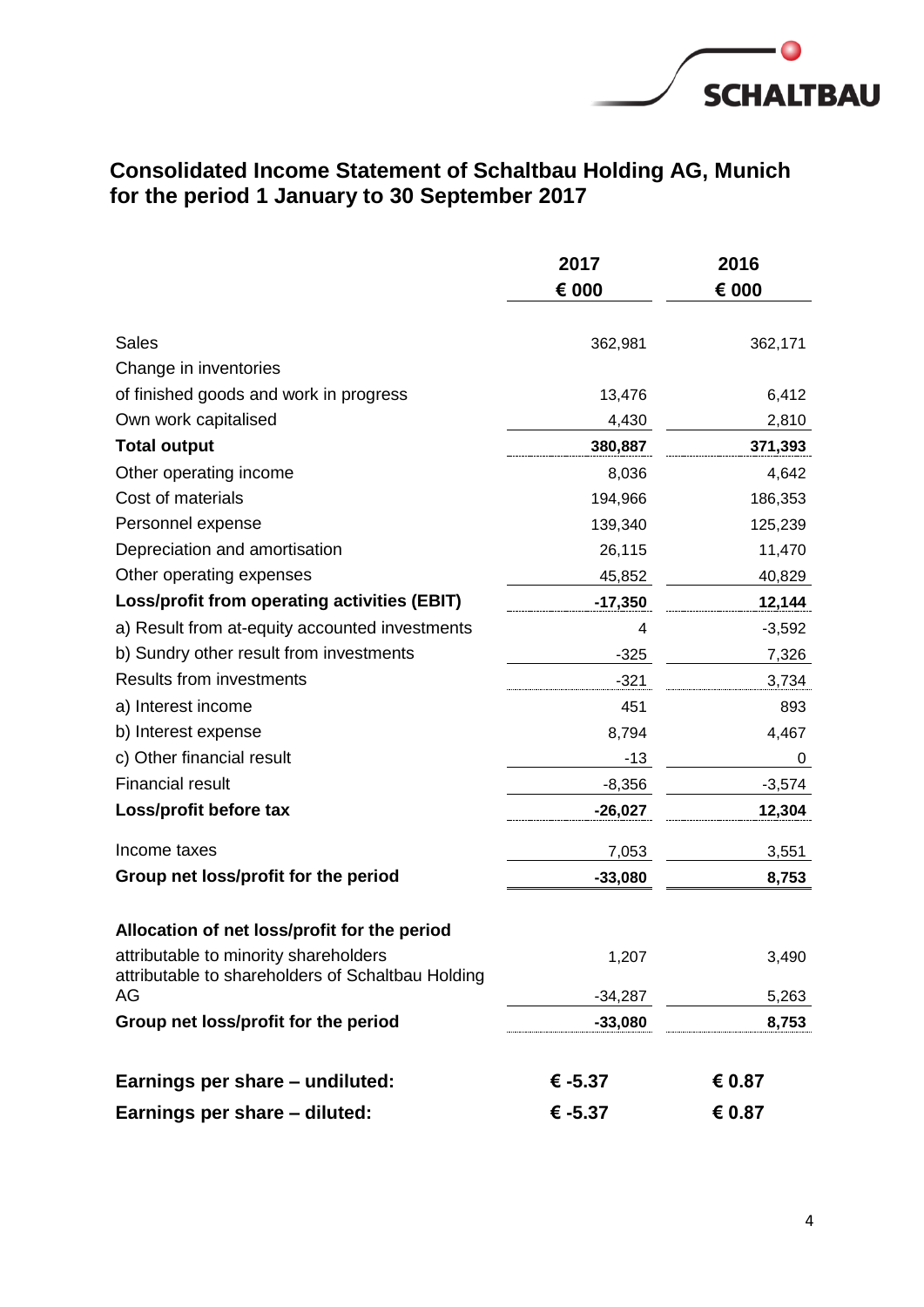

# **Consolidated Balance Sheet of Schaltbau Holding AG, Munich as at 30 September 2017**

# **ASSETS**

|      |                                 | 30.09.2017<br>€ 000 | 31.12.2016<br>€ 000 |
|------|---------------------------------|---------------------|---------------------|
| Α.   | <b>NON-CURRENT ASSETS</b>       |                     |                     |
| I.   | Intangible assets               | 70,602              | 83,666              |
| Ш.   | Property, plant and equipment   | 86,213              | 88,361              |
| III. | At-equity accounted investments | 7,894               | 3,129               |
| IV.  | Other investments               | 3,737               | 4,031               |
| V.   | Deferred tax assets             | 9,765               | 15,452              |
|      |                                 | 178,211             | 194,639             |
| В.   | <b>CURRENT ASSETS</b>           |                     |                     |
| I.   | Inventories                     | 125,105             | 101,353             |
| Ш.   | Trade accounts receivable       | 106,082             | 115,241             |
| III. | Income tax receivables          | 1,166               | 944                 |
| IV.  | Other receivables and assets    | 31,239              | 15,009              |
| V.   | Cash and cash equivalents       | 21,893              | 30,018              |
| VI.  | Assets held for sale            | 0                   | 1,870               |
|      |                                 | 285,485             | 264,435             |

**463,696 459,074**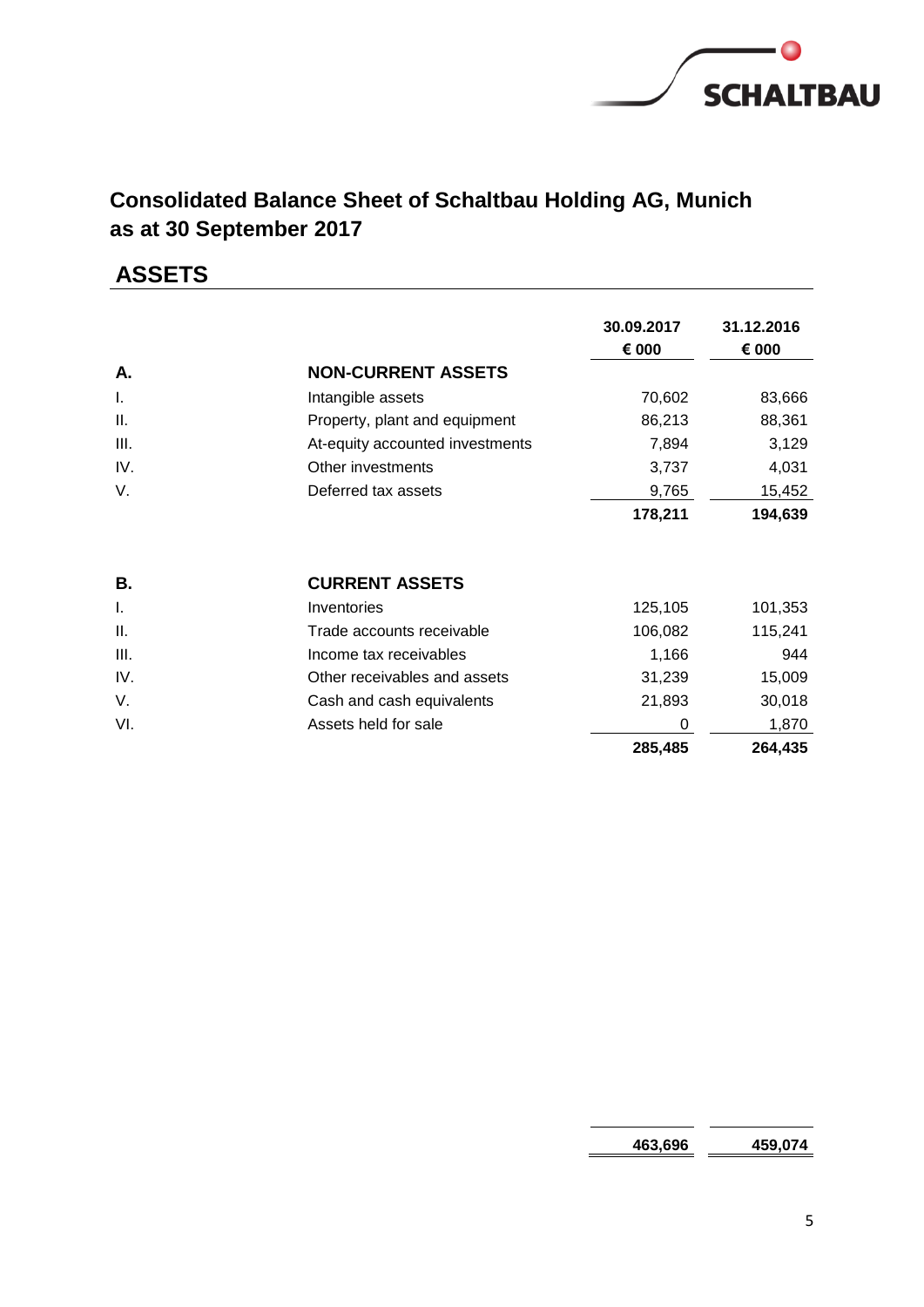

# **EQUITY AND LIABILITIES**

|          |                                                                                                                 | 30.09.2017<br>€ 000 | 31.12.2016<br>€ 000 |
|----------|-----------------------------------------------------------------------------------------------------------------|---------------------|---------------------|
| Α.       | <b>EQUITY</b>                                                                                                   |                     |                     |
| I.       | Subscribed capital                                                                                              | 8,064               | 7,506               |
| Ш.       | Capital reserves                                                                                                | 31,105              | 16,126              |
| III.     | Statutory reserves                                                                                              | 231                 | 231                 |
| IV.      | Revenue reserves                                                                                                | 51,908              | 62,344              |
|          | Reserve for income/expenses recognised directly in                                                              |                     |                     |
| V.       | equity                                                                                                          | $-1,889$            | 212                 |
| VI.      | <b>Revaluation reserve</b>                                                                                      | 3,041               | 3,041               |
| VII.     | Group net loss attributable to shareholders of SBAG<br>Equity attributable to shareholders of Schaltbau Holding | $-34,287$           | $-15,822$           |
| VIII. AG |                                                                                                                 | 58,173              | 73,638              |
| IX.      | Minority interests                                                                                              | 30,100              | 33,435              |
|          |                                                                                                                 | 88,273              | 107,073             |
| В.       | <b>NON-CURRENT LIABILITIES</b>                                                                                  |                     |                     |
| I.       | Pension provisions                                                                                              | 37,101              | 40,154              |
| Ш.       | Personnel-related accruals                                                                                      | 5,046               | 4,888               |
| III.     | Other provisions                                                                                                | 12,934              | 14,628              |
| IV.      | <b>Financial liabilities</b>                                                                                    | 41,562              | 43,304              |
| V.       | Other liabilities                                                                                               | 1,120               | 4,557               |
| VI.      | Deferred tax liabilities                                                                                        | 3,252               | 3,535               |
|          |                                                                                                                 | 101,015             | 111,066             |
| C.       | <b>CURRENT LIABILITIES</b>                                                                                      |                     |                     |
| T.       | Personnel-related accruals                                                                                      | 7,127               | 8,432               |
| Ш.       | Other provisions                                                                                                | 23,699              | 20,679              |
| III.     | Current income tax payable                                                                                      | 518                 | 337                 |
| IV.      | <b>Financial liabilities</b>                                                                                    | 152,920             | 134,719             |
| V.       | Trade accounts payable                                                                                          | 51,945              | 42,034              |
| VI.      | Advance payments received                                                                                       | 12,903              | 12,684              |
| VII.     | Other liabilities                                                                                               | 25,296              | 21,508              |
|          | VIII. Liabilities relating to                                                                                   |                     |                     |
|          | assets held for sale                                                                                            | 0                   | 542                 |
|          |                                                                                                                 | 274,408             | 240,935             |
|          |                                                                                                                 | 463,696             | 459,074             |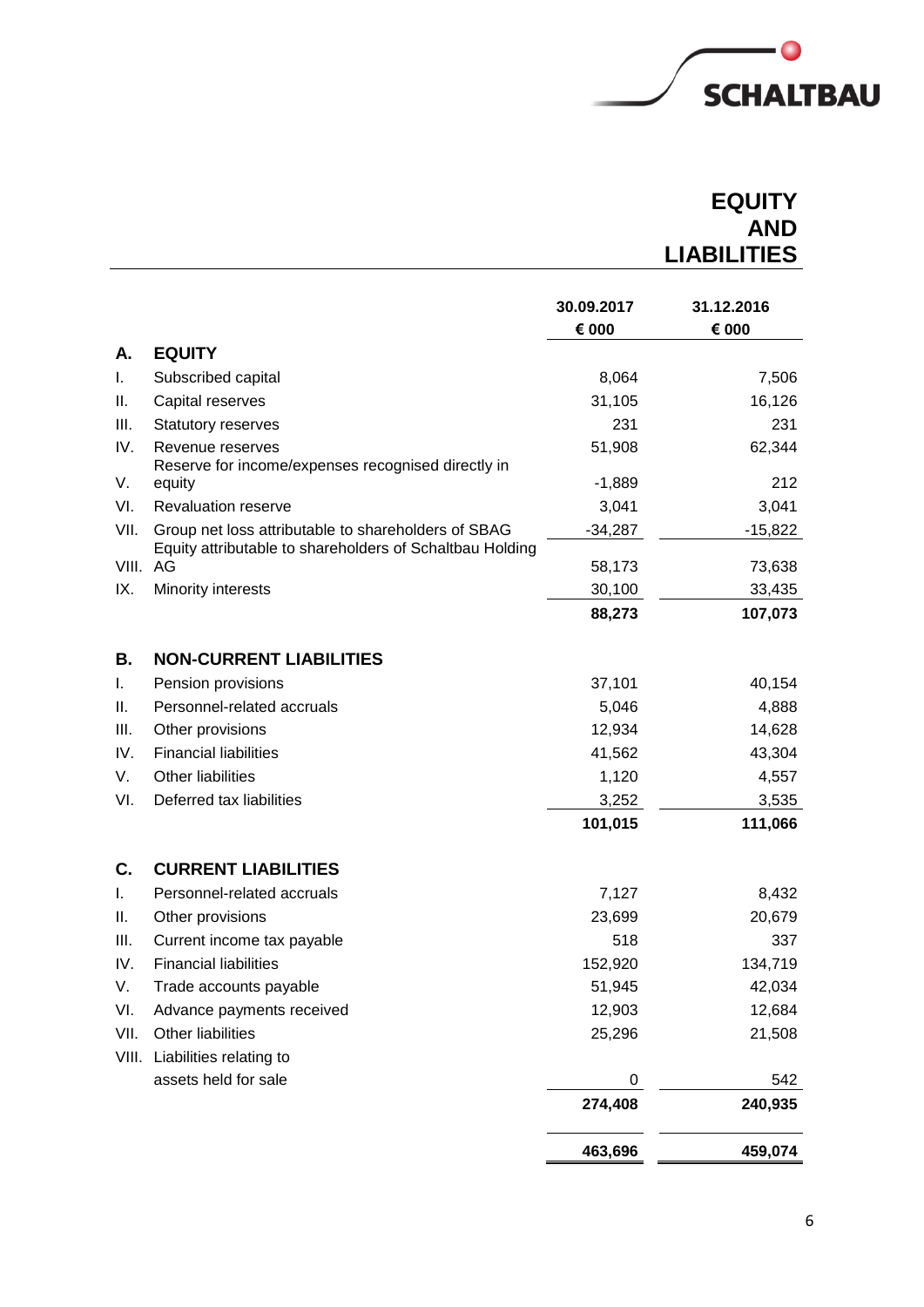

## **Consolidated Cash Flow Statement of Schaltbau Holding AG, Munich 1 January to 30 September 2017**

|                                                                     | 2017<br>€ 000   | 2016<br>€ 000 |
|---------------------------------------------------------------------|-----------------|---------------|
|                                                                     |                 |               |
| Loss/profit from operating activities (EBIT)                        | $-17,350$       | 12,175        |
| Depreciation, amortisation and impairment losses                    |                 |               |
| on intangible assets and property, plant and equipment              | 26,115          | 11,457        |
| Gains/losses on the disposal of intangible assets                   |                 |               |
| and property, plant and equipment<br>Change in current assets       | 54<br>$-21,791$ | $-245$<br>910 |
| Change in provisions                                                | 259             | $-1,040$      |
| Change in current liabilities                                       | 16,180          | $-3,847$      |
| Dividends received                                                  | 0               | 200           |
| Income taxes paid                                                   | $-2,391$        | $-6,051$      |
| Other non-cash income/expenses                                      | $-2,110$        | 233           |
| Cash flows from operating activities                                | $-1,034$        | 13,792        |
|                                                                     |                 |               |
| Payments for investments in:                                        |                 |               |
| - Intangible assets and property, plant and equipment               | $-11,999$       | $-12,125$     |
| - Financial investments                                             | $-5,228$        | $-687$        |
| - Acquisitions of fully consolidated entities less cash             |                 |               |
| acquired                                                            | 0               | -866          |
| - Financial investments                                             | $-15,539$       | 0             |
| Proceeds from disposals of:                                         |                 |               |
| - Property, plant and equipment                                     | 56              | 13            |
| - Financial investments                                             | 8               | 190           |
| - Business units                                                    | 3,933           | 2,991         |
| Cash flows from investing activities                                | $-28,769$       | $-10,484$     |
| Sale of shares                                                      | 0               | 4,057         |
| Equity capital increase                                             | 15,537          | 0             |
| Dividend payment by Schaltbau Holding AG                            | 0               | $-6,020$      |
| Distribution to minority interests                                  | $-3,496$        | $-2,268$      |
| Loan repayments                                                     | $-4,273$        | $-5,302$      |
| Loans raised                                                        | 4,141           | 540           |
| Interest paid                                                       | $-5,979$        | $-4,961$      |
| Interest received                                                   | 503             | 272           |
| Change in other financial liabilities                               | $-1,399$        | 9,864         |
| <b>Cash flows from financing activities</b>                         | 5,034           | $-3,818$      |
| Change in cash funds due to exchange rate fluctuations              | $-990$          | $-976$        |
| Change in liquid funds due to changes in the group reporting entity | 0               | 0             |
| Change in cash funds                                                | $-25,759$       | $-1,486$      |
|                                                                     |                 |               |
| Cash funds at the end of the period*                                | 5,418           | 31,189        |
| Cash funds at the beginning of the period                           | 31,177          | 32,675        |
|                                                                     | $-25,759$       | $-1,486$      |
|                                                                     |                 |               |